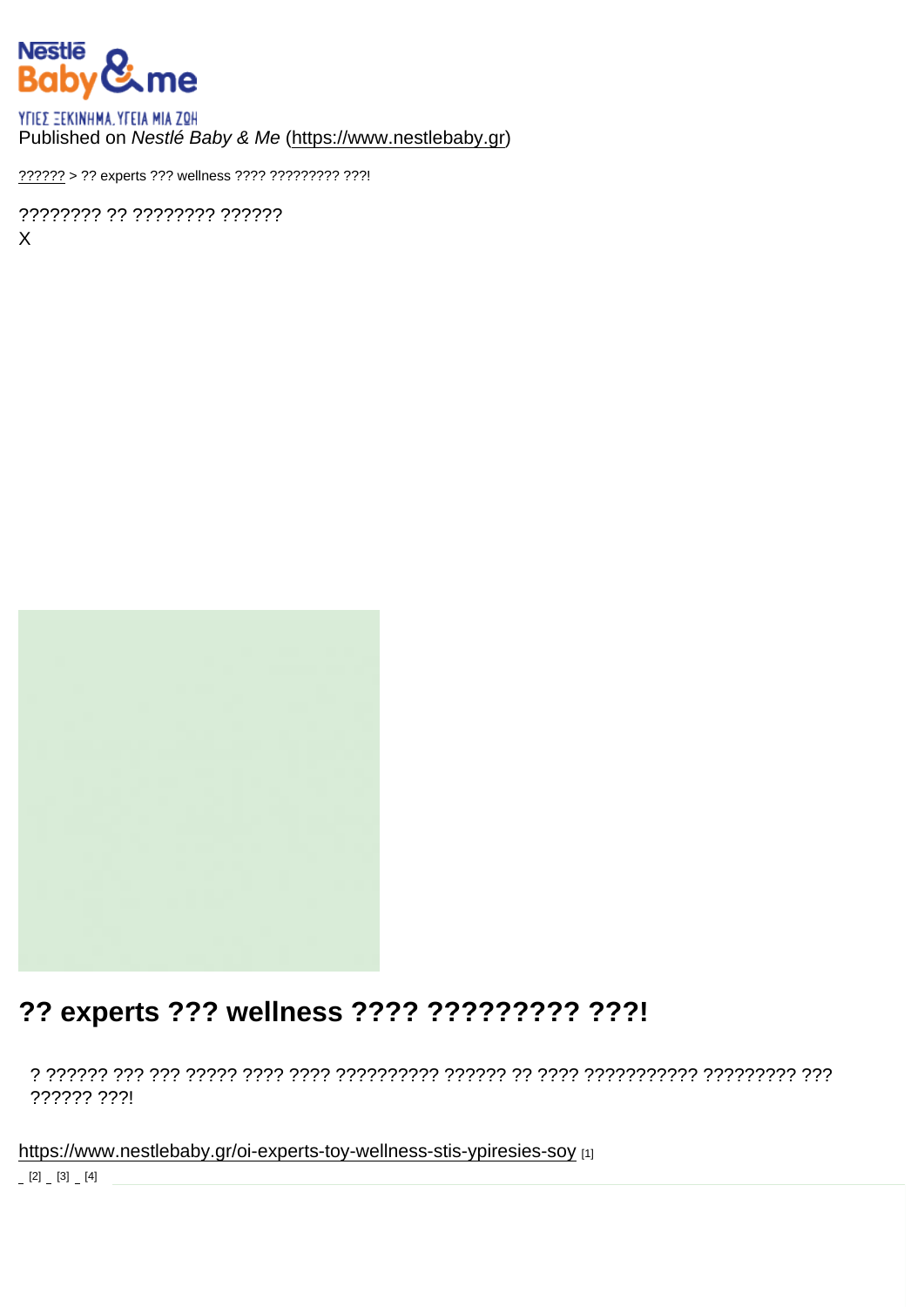# ?? experts ??? wellness ???? 7777777777771

777777 7771

- 
- ???????? [1]
- $.77777777$

# ?????????? ??? wellness ???? ????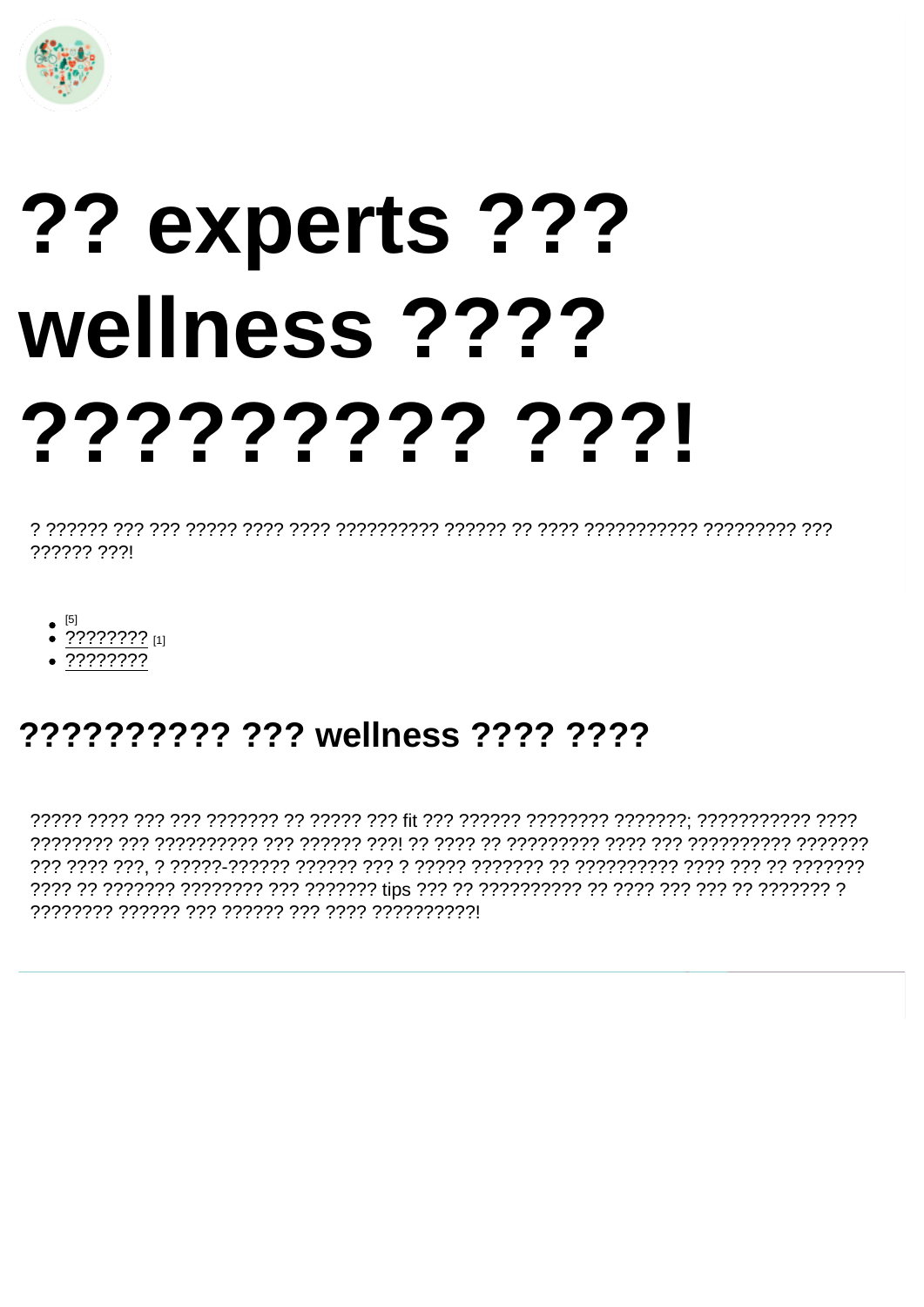### ????? ???????!

 $[6]$